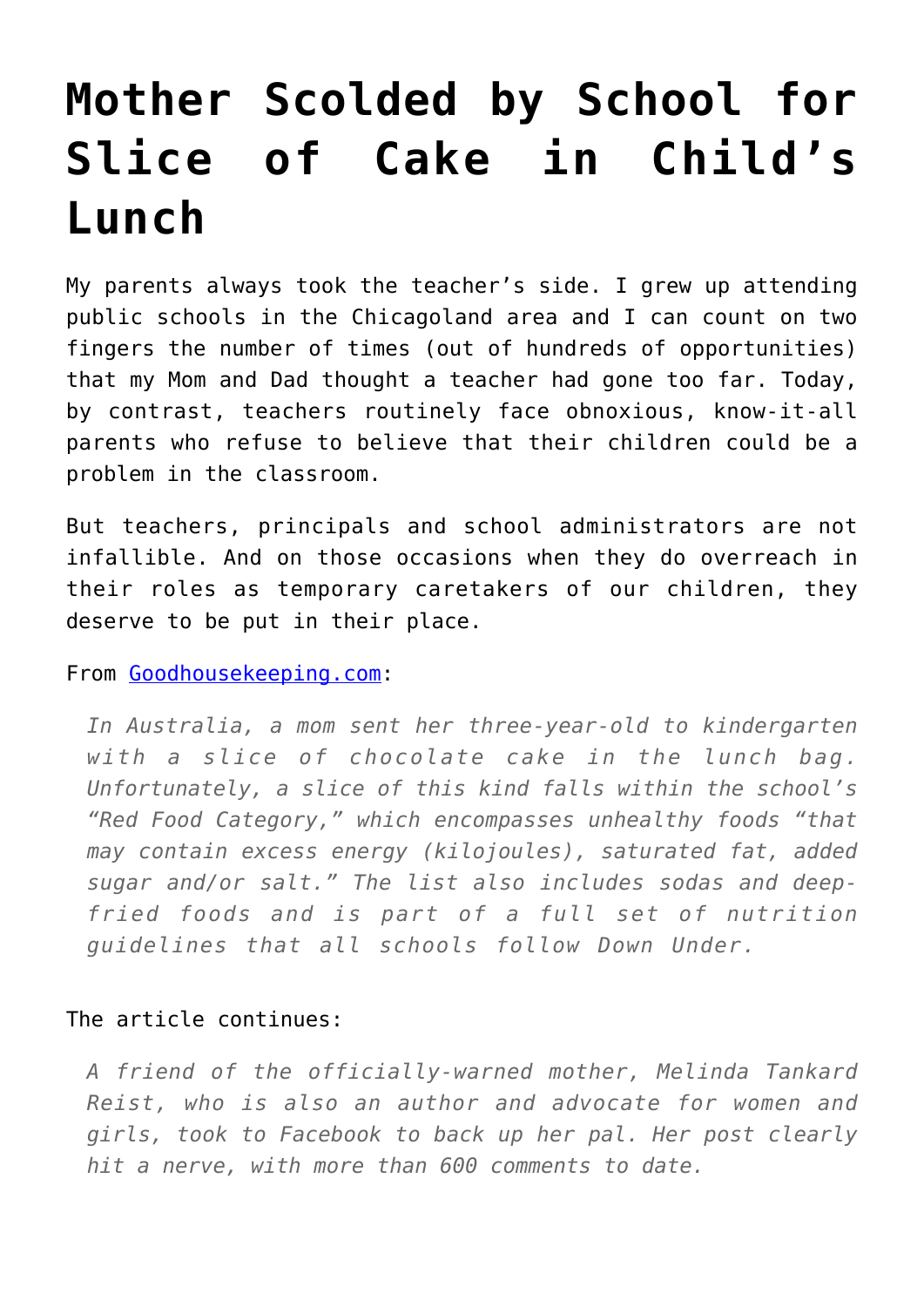An Australian mom sends a piece of cake with her daughter as part of that day's school lunch. The school responds by scolding the mom for violating nutritional guidelines. The mom's friend posts about it on Facebook. And now we're discussing it because major media outlets around the world have taken up the cause of cake-loving children everywhere.

Perhaps social media can have a positive impact on the world!

According to the family friend of this mom and her daughter, the mother in question is a healthy person who has given birth to (and raised) eight healthy children. I come from a family of six siblings, but you do not have to hail from a large family to know that any woman who can put up with that many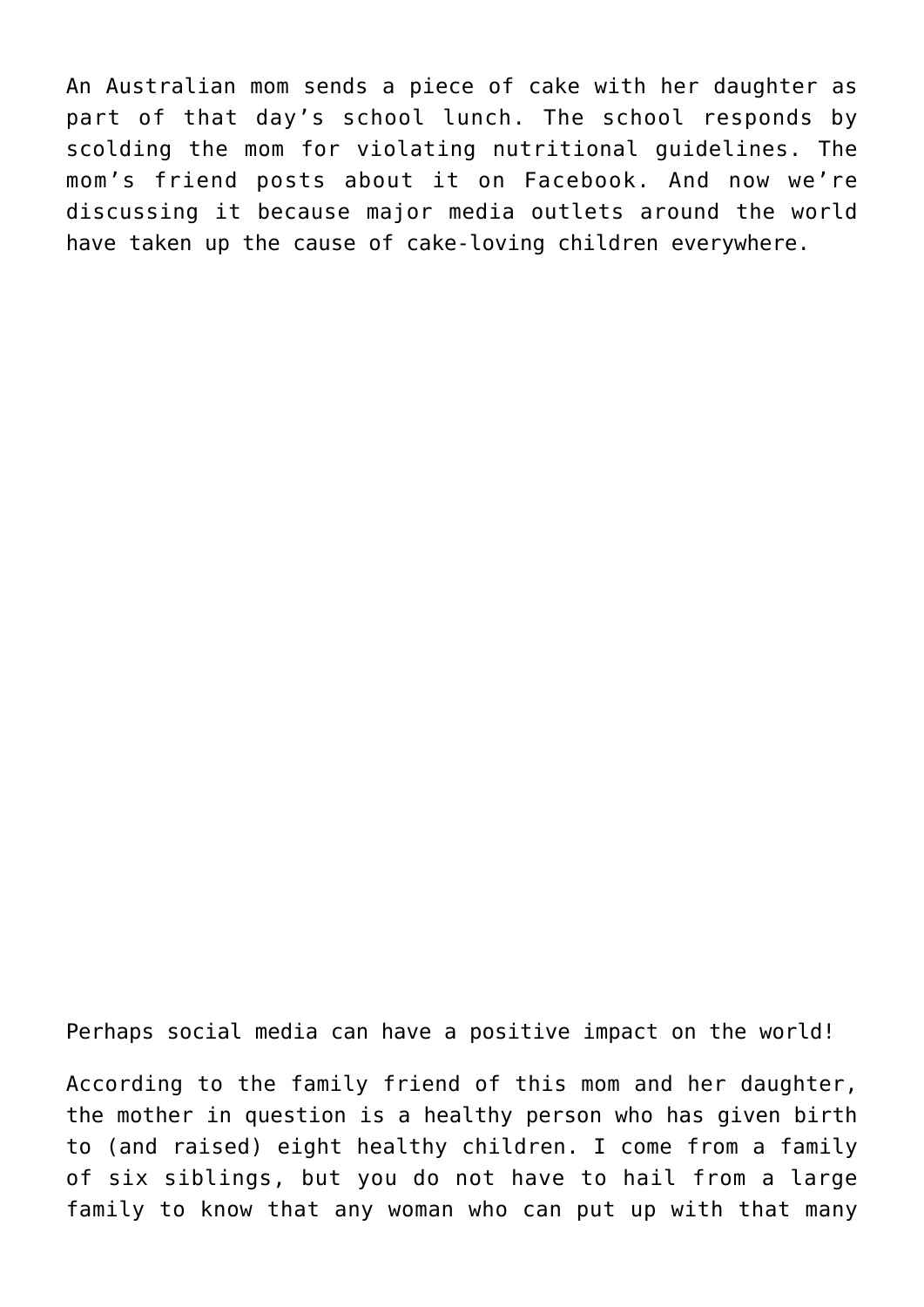kids is a saint and should be granted a "Get out of 'condescending notes from teachers' jail free" card for life. Unless there had been repeated examples of this mother abusing or neglecting her children, everyone should just back off.

One of the two times that my own mother called a teacher back to tell her that she should mind her own business was when I brought a meatball hoagie to school for that day's "fruit snack"—a mid-morning treat designed to keep second graders from getting crabby before lunchtime. Due to my ancient Viking/Nordic blood, I was the tallest kid in my class and already looked like a fifth grader. I was fit and active for my age, and that morning two of my younger siblings had been puking their brains out and my mom did not have time to stop at the store to pick up whatever pretentious fruit my second grade teacher tended to favor in her own grocery cart. On my way out the door that morning, my Mom said, "Eat half of your meatball sandwich for Fruit Snack if you are hungry and the rest at lunch." When I came home that afternoon with a note from my teacher about my lack of a fruit snack, my Mom told my single, eco-friendly, 25-year-old teacher in no uncertain terms to keep her opinions to herself.

As Abby W. Schachter has noted in her book, *[No Child Left](https://www.amazon.com/Child-Left-Alone-Government-Parenting/dp/1594038619) [Alone: Getting the Government Out of Parenting](https://www.amazon.com/Child-Left-Alone-Government-Parenting/dp/1594038619)*, the rapid rise in unelected "experts" telling parents how they should raise, feed and educate their children is alarming. There is a balance to be struck between social engineering and anarchy, but in modern America we're much closer to the former than the latter. This is why we ought to be vigilant about the encroaching busybodies who, as my wife and I learned last year in the months leading up to the birth of our first child, are only too happy to give unsought advice with the certainty and demeanor of a Soviet-era commissar.

I, for one, am glad that Melinda Tankard Reist posted something on Facebook about this Great Chocolate Cake Caper. Just like we need to teach our kids respect for governing